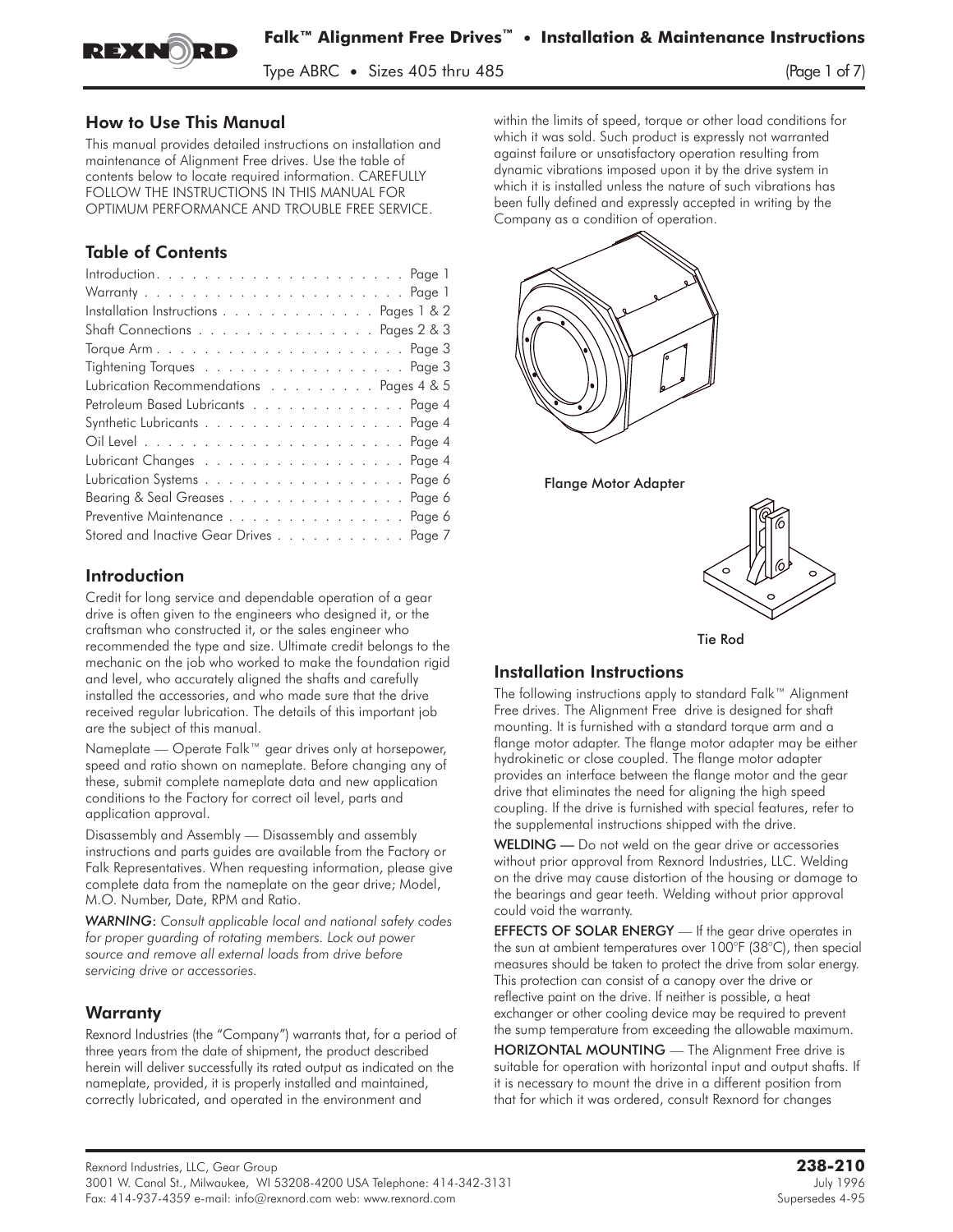

 $\sum_{i=1}^n$  of  $\sum_{i=1}^n$  sizes  $\sum_{i=1}^n$  sizes  $\sum_{i=1}^n$  sizes  $\sum_{i=1}^n$  sizes  $\sum_{i=1}^n$  sizes  $\sum_{i=1}^n$  sizes  $\sum_{i=1}^n$  sizes  $\sum_{i=1}^n$  sizes  $\sum_{i=1}^n$  sizes  $\sum_{i=1}^n$  sizes  $\sum_{i=1}^n$  sizes  $\sum_{i=1}$ 

necessary to provide proper lubrication.

NON-HORIZONTAL MOUNTING — For gear drives with non-horizontal mounting, refer to instructions provided with the drive for oil levels and lubrication.

WATER COOLED HEAT EXCHANGERS - Install a shut-off or control valve in the water line to the heat exchanger to regulate the water flow through the exchanger. Also install a water flow gauge between the control valve and the exchanger to determine actual flow rate. Discharge water to an OPEN DRAIN to prevent back pressure.

GEAR DRIVE ALIGNMENT — The Alignment Free drive flange motor adapter provides registration for all components between the motor and the gearbox. This eliminates the adjustments normally required for aligning the high speed coupling. Since the gearbox is shaft mounted, aligning the gear drive to the driven equipment occurs during mounting of the gear drive on the driven shaft.

#### Shaft Connections

*WARNING*: *Provide suitable guards in accordance with OSHA standards.*

**BACKSTOPS** — To prevent damage to backstops due to incorrect motor shaft rotation at start up, remove backstop prior to connecting the motor. The backstop is retained on the intermediate shaft with a snap ring. After completing the electrical connection, check motor and gear drive shaft rotations. Then re-install backstop on intermediate shaft extension.

SHRINK DISC CONNECTIONS - Shrink disc assemblies used on hollow low speed shafts and some Type MCF coupling hubs, require special installation procedures. Refer to the supplementary instructions supplied with the shrink disc assembly or the MCF coupling.

COUPLING CONNECTIONS — The performance and life of any coupling depends largely upon how well the coupling is installed and serviced. Refer to the coupling manufacturer's manual for specific instructions.



CORRECT METHOD Heat interference fitted coupling hubs to a maximum of 275°F (135°C) and slide onto the gear drive shaft.

#### INCORRECT METHOD

DO NOT drive coupling hub onto the shaft. An endwise blow on the shaft/coupling may damage gears and bearings.

— CAUTION — DO NOT HAMMER

#### High Speed Shaft Connections

MOUNTING FALK™ HUB ON MOTOR — Accurate axial positioning of the coupling hub on the motor shaft is required to ensure proper coupling gap. To establish the correct overhang on the motor shaft, measurements are required. Refer to the illustration in the next column. First measure the distance



from the motor mounting face of the motor to the end of the motor shaft (A). Then measure the distance from the motor mounting face of the flange motor adapter the face of the gear drive hub (B). Check for the desired coupling gap in the coupling installation and maintenance instructions. The coupling hub overhang is equal to the first measurement (A) plus the coupling gap less the second measurement (B). [Overhang  $=$   $(A + Gap)$  -B]. If the calculated overhang is a positive value, the motor shaft extends beyond the hub by the amount.

NOTE: For couplings where the coupling gap does not occur at the end of the motor hub, an additional adjustment must be made. See dimension (C) in the illustration.

FALK FLUID COUPLINGS - Refer to the installation manual furnished with the Falk™ fluid coupling for installation and start up instructions. The flange motor adapter has two side inspection openings. On solid shaft gear drives, the opening opposite the low speed shaft extension has been marked to indicate the vertical midpoint of the adapter. On hollow shaft gear drives, the opening on the shrink disk side of the gear drive has been marked to indicate the vertical midpoint of the adapter. These marks are used to establish the proper fill angle for the fluid coupling.

The fluid coupling outside diameter has been marked with two separate match marks. The recommended fill can be obtained by lining up the correct match mark on the fluid coupling with the mark in the inspection opening and filling the fluid coupling until fluid appears at the lip of the fill hole. To determine the correct mark on the fluid coupling begin by aligning the fill hole with the match mark in the inspection opening. For fill angles less than 90°, rotate the fill plug upward till the match marks line up. For fill angles greater than 90°, rotate the fill plug downward till the match marks line up.

FALK STEELFLEX® COUPLINGS — Detailed installation manuals are available from the Factory, your Rexnord Account Executive or Distributor. For lubricant requirements and a list of typical lubricants meeting Rexnord specifications, refer to appropriate coupling service manual.

NON-FALK™ COUPLINGS — Refer to manufacturer's installation and maintenance instructions.

Rexnord Industries, LLC, Gear Group<br>July 1996 3001 W. Canal St., Milwaukee, WI 53208-4200 USA Telephone: 414-342-3131 Supersedes 4-95 Fax: 414-937-4359 e-mail: info@rexnord.com web: www.rexnord.com

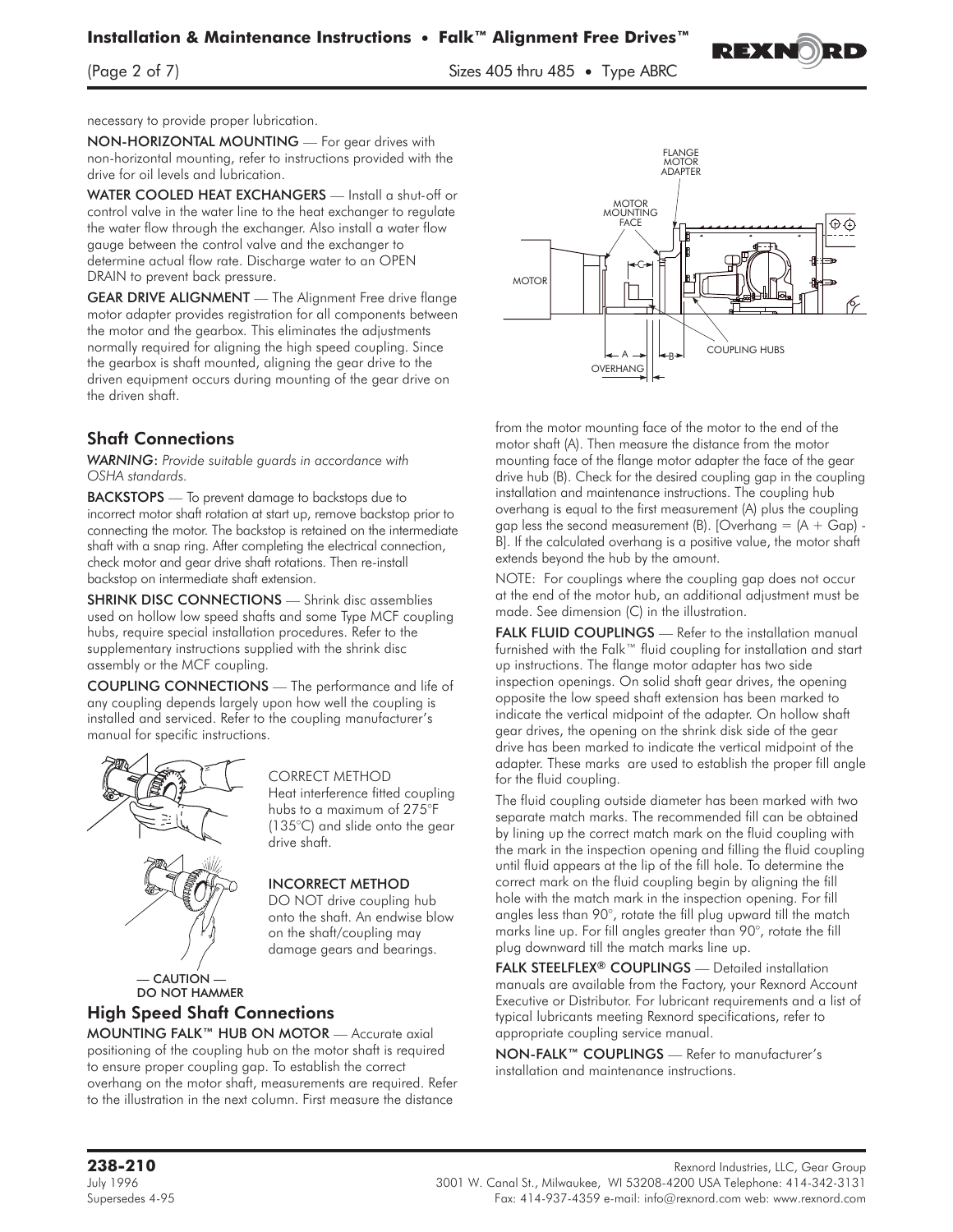$T_{\rm P}$  , size 405 thru 485 (Page 3 of 7)

### Low Speed Shaft Connection

REXNORD

HOLLOW LOW SPEED SHAFT — The standard hollow shaft is connected to the driven shaft with a shrink disc connection. Shrink disc assemblies require special installation procedures. Refer to the supplementary instructions supplied with the shrink disc assembly.

FALK™ LOW SPEED (TYPE MCF) COUPLING — Refer to the installation manual furnished with the MCF coupling for installation instructions.

COUPLING GUARD (TYPE MCF) — The MCF coupling guard is secured to the gear drive and encloses the MCF coupling. The coupling guard is suitable for installation after the gear drive has been mounted to the driven shaft.

# Torque Arm

TORQUE ARM LOADING — The torque arm connects a shaft mounted gearbox to the foundation. In the static condition, it helps to support the weight of the gearbox and the motor. In the dynamic condition it supports weight and also transmits the torque reaction to the foundation. The torque arm may be loaded either in tension or compression. Maximum torque arm loads for the standard torque arm are provided in the Alignment Free Selection Guide, 231-210. These loads should be considered by the customer while designing the foundation for the torque arm anchor.

TORQUE ARM ASSEMBLY — The torque arm components are to be assembled according to the following illustration. A plain spherical bearing is fitted into the gearbox housing. A pin engages the spherical bearing and connects it to the torque arm. Spacers fitted into the gearbox, center the bearing on the pin. The pin is retained in assembly via a snap ring and shoulder on the pin. A similar connection is made between the opposite end of the torque arm and the anchor bracket. In operation, the torque arm is to be vertical and perpendicular to the edge of the gear drive. The anchor bracket is to be secured to the foundation.



TORQUE ARM MOVEMENT— It is possible to have visual movement of the Alignment Free drive while operating. The movement is due to shaft and coupling runout. The standard torque arm is designed to accommodate movement due to runout. It allows the gearbox to move slightly with the driven shaft. This prevents transmitting unnecessary additional loads to the driven shaft through the gearbox. DO NOT restrain this movement; to do so will adversely load the drive low speed shaft and the connected shaft, and may result in shaft or hub failure.

# Fastener Tightening Torques

Use the tightening torque values specified in Table 1 for fastening Falk™ gear drives, motors and accessories to their mounting surfaces with non-lubricated fasteners. DO NOT use these values for "torque locking" fasteners or for fastening components with aluminum feet or with soft gaskets or vibration dampers on the mounting surface. If the tightening torque exceeds the capacity of the torque wrench, use a torque multiplier. For inch fasteners, use Grade 5 for diameters through 1.50", for larger diameters, use ASTM A-354 Grade BC. Use ISO grade 8.8 for metric fasteners.

#### TABLE 1 — Tightening Torques (lb-in.)  $\pm 5\%$  — DO NOT Lubricate Fasteners

|                                   | <b>Metal to Metal</b> |                         |         | <b>Metal to Concrete</b> |  |
|-----------------------------------|-----------------------|-------------------------|---------|--------------------------|--|
| <b>Thread</b><br>Dia-UNC          | $Ib-in$               | Nm                      | $Ib-in$ | Nm                       |  |
|                                   |                       | <b>INCH FASTENERS</b>   |         |                          |  |
| $.250 - 20$                       | 90                    | 10                      | 70      | 8                        |  |
| $.3125 - 18$                      | 185                   | 21                      | 145     | 16                       |  |
| $.375 - 16$                       | 330                   | 37                      | 255     | 29                       |  |
| $.500 - 13$                       | 825                   | 93                      | 640     | 072                      |  |
| $.625 - 11$                       | 1640                  | 185                     | 1280    | 145                      |  |
| $.750 - 10$                       | 2940                  | 332                     | 2290    | 259                      |  |
| $.875 - 9$                        | 4560                  | 515                     | 3750    | 424                      |  |
| $1.000 - 8$                       | 6800                  | 768                     | 5600    | 633                      |  |
| 1.125-7                           | 8900                  | 1006                    | 7000    | 791                      |  |
| 1.250-7                           | 12600                 | 1424                    | 10000   | 1130                     |  |
| 1.375-6                           | 18500                 | 2090                    | 13000   | 1469                     |  |
| 1.500-6                           | 22100                 | 2497                    | 17500   | 1977                     |  |
| 1.750-5                           | 23700                 | 2678                    | 18700   | 2113                     |  |
| $2.000 - 4.5$                     | 37000                 | 4180                    | 29000   | 3277                     |  |
| 2.250-4.5                         | 52000                 | 5875                    | 41000   | 4632                     |  |
| 2.500-4                           | 72000                 | 8135                    | 56000   | 6327                     |  |
| 2.750-4                           | 98000                 | 11073                   | 77000   | 8700                     |  |
| 3.000-4                           | 125000                | 14123                   | 99000   | 11185                    |  |
| <b>Nominal Dia &amp;</b><br>Pitch |                       | <b>METRIC FASTENERS</b> |         |                          |  |
| M4x.7                             | 26                    | 230                     | 21      | 182                      |  |
| M5x.8                             | 53                    | 469                     | 47      | 371                      |  |
| M6x1.0                            | 89                    | 788                     | 70      | 622                      |  |
| M8x1.25                           | 221                   | 1956                    | 175     | 1545                     |  |
| M10x1.5                           | 434                   | 3841                    | 343     | 3035                     |  |
| M12x1.75                          | 761                   | 6735                    | 601     | 5321                     |  |
| M16x2                             | 1859                  | 16454                   | 1469    | 12998                    |  |
| M20x2.5                           | 3629                  | 32119                   | 2867    | 25374                    |  |
| M24x3                             | 6284                  | 55618                   | 4964    | 43938                    |  |
| M30x3.5                           | 12834                 | 113590                  | 10139   | 89736                    |  |
| M36x4                             | 22393                 | 198195                  | 17690   | 156574                   |  |
| M42x4.5                           | 36024                 | 318839                  | 28459   | 251883                   |  |
| M48x5                             | 54345                 | 480994                  | 42933   | 379985                   |  |
| M56x5.5                           | 89094                 | 770847                  | 68804   | 608969                   |  |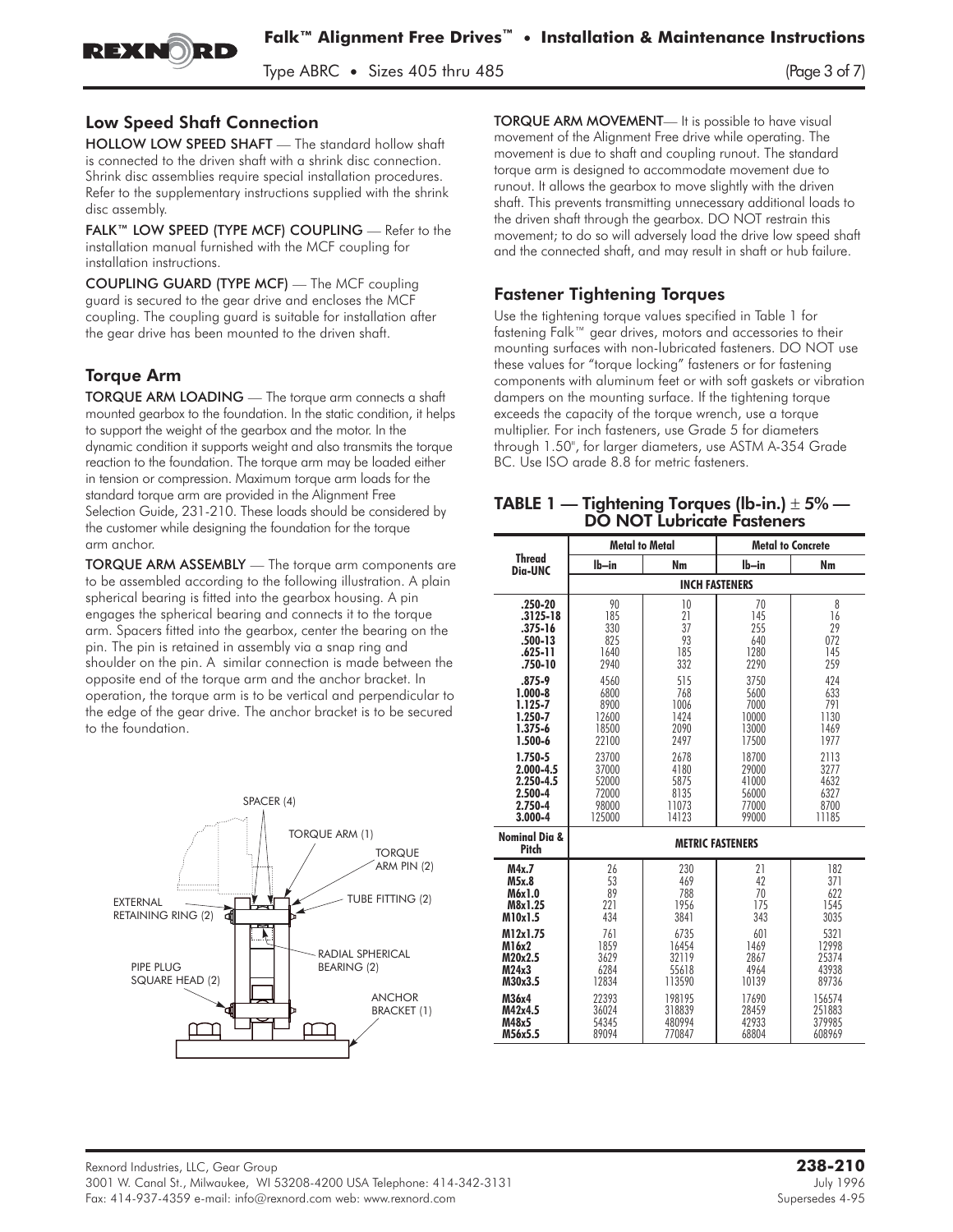

 $\frac{1}{2}$  of  $\frac{1}{2}$  of  $\frac{1}{2}$  is  $\frac{1}{2}$  three ABRCs  $\frac{1}{2}$  is  $\frac{1}{2}$  three ABRCs  $\frac{1}{2}$ 

#### Lubrication Recommendations

Carefully follow lubrication instructions on the gear drive nameplate, warning tags and installation manuals furnished with the gear drive.

Lubricants listed in this manual are typical ONLY and should not be construed as exclusive recommendations. Industrial type petroleum based rust and oxidation inhibited (R & O) gear lubricants or industrial type sulphur-phosphorus extreme pressure (EP) gear lubricants are the recommended lubricants for ambient temperatures of 15°F to 125°F (-9°C to +52°C).

For drives operating outside the above temperature range refer to "Synthetic Lubricants" paragraphs, Page 4. Synthetic lubricants can also be used in normal climates.

VISCOSITY (IMPORTANT) — The proper grade for R & O and EP lubricants is found in Table 2. For cold climate conditions refer to Table 4, Page 5 and the "Synthetic Lubricant" paragraphs. Select a lubricant which has a pour point at least 10°F (5.5°C) below the expected minimum ambient starting temperature. Usable temperature ranges can sometimes be widened if specific application conditions are known.

If a gear drive operates in a typical indoor environment where the ambient temperature is within 70°F to 125°F (21°C to 52°C), the oil viscosity should be increased one AGMA grade above that shown for the 50°F to 125°F (10°C to 52°C) range. That is, an AGMA Number 6 or 7 should be substituted for a 5 or 6 respectively, under these ambient conditions.

OIL PUMPS — When selecting a lubricant for a gear drive equipped with an oil pump, cold temperature viscosity is important. Lubricant viscosity at start up generally should not exceed 1725 cSt (8,000 SSU). When exceeding this viscosity, pump cavitation is possible, preventing oil circulation. A sump heater may be required or it may be possible to use a lower viscosity oil to minimize pump cavitation, consult the Factory.

#### TABLE 2 — Viscosity Grade Recommendations for R & O or EP Lubricants

|                                                                | <b>Normal Climates</b>                                       |      |                                                                    |      |
|----------------------------------------------------------------|--------------------------------------------------------------|------|--------------------------------------------------------------------|------|
| <b>Output RPM</b>                                              | $15^\circ$ to 60 $^\circ$ F<br>$(-9^\circ$ to $+16^\circ$ C) |      | $50^\circ$ to 125 $^\circ$ F<br>(10 $^{\circ}$ to 52 $^{\circ}$ C) |      |
|                                                                | <b>ISO-VG</b>                                                | AGMA | ISO-VG                                                             | AGMA |
| <b>Output RPM Below 80</b><br><b>Output RPM 80 &amp; Above</b> | 150<br>150                                                   |      | 320<br>220                                                         |      |

#### Petroleum Based Lubricants

R & O GEAR LUBRICANTS (Table 5) - Industrial type petroleum based rust and oxidation inhibited (R & O) gear lubricants are the most common and readily available general purpose gear lubricants.

EXTREME PRESSURE (EP) LUBRICANTS (Table 3) — For highly loaded gear drives or drives loaded in excess of original estimates, industrial type petroleum extreme pressure lubricants are preferred. The EP lubricants currently recommended are of the sulphur-phosphorus type.

#### WARNING: EP LUBRICANTS IN FOOD PROCESSING

INDUSTRY — EP lubricants may contain toxic substances and should not be used in the food processing industry without the lubricant manufacturers' approval. Lubricants which meet USDA "H1" classification are suitable for food processing applications.

## Synthetic Lubricants

Synthetic lubricants of the polyalphaolefin type are recommended for cold climate operation, high temperature applications, extended temperature range (all season) operation and/or extended lubricant change intervals. The proper viscosity grade of synthetic lubricant is given in Table 4.

*WARNING: SYNTHETIC LUBRICANTS IN FOOD PROCESSING INDUSTRY — Synthetic lubricants may contain toxic substances and should not be used in food processing industry without the lubricant manufacturers' approval. Lubricants which meet USDA "H1" classification are suitable for food processing applications.*

# Oil Level

Fill the drive with oil to the level indicated on the oil dipstick. Approximate oil capacities are given on the drive nameplate and in Table 7, Page 7.

# Lubricant Changes

OIL ANALYSIS REPORT - Checking oil condition at regular intervals is recommended. In the absence of more specific limits, the guidelines listed below may be used to indicate when to change oil:

- 1. Water content is greater than 0.05% (500 ppm).
- 2. Iron content exceeds 150 ppm.
- 3. Silicon (dust/dirt) exceeds 25 ppm.
- 4. Viscosity changes more than 15%.

PETROLEUM LUBRICANTS - For normal operating conditions, change gear oil every 6 months or 2,500 operating hours, whichever occurs first. If the drive is operated in an area where temperatures vary with the seasons, change the oil viscosity grade to suit the temperature, refer to Table 2. Lubricant suppliers can test oil from the drive periodically and recommend economic change schedules.

SYNTHETIC LUBRICANTS - Synthetic lube change intervals can be extended to 8,000–10,000 hours depending upon operating temperatures and lubricant contamination. Laboratory analysis is recommended for optimum lubricant life and gear drive performance. Change lube with change in ambient temperature, if required. Refer to Table 4.

Rexnord Industries, LLC, Gear Group<br>July 1996 3001 W. Canal St., Milwaukee, WI 53208-4200 USA Telephone: 414-342-3131 Supersedes 4-95 Fax: 414-937-4359 e-mail: info@rexnord.com web: www.rexnord.com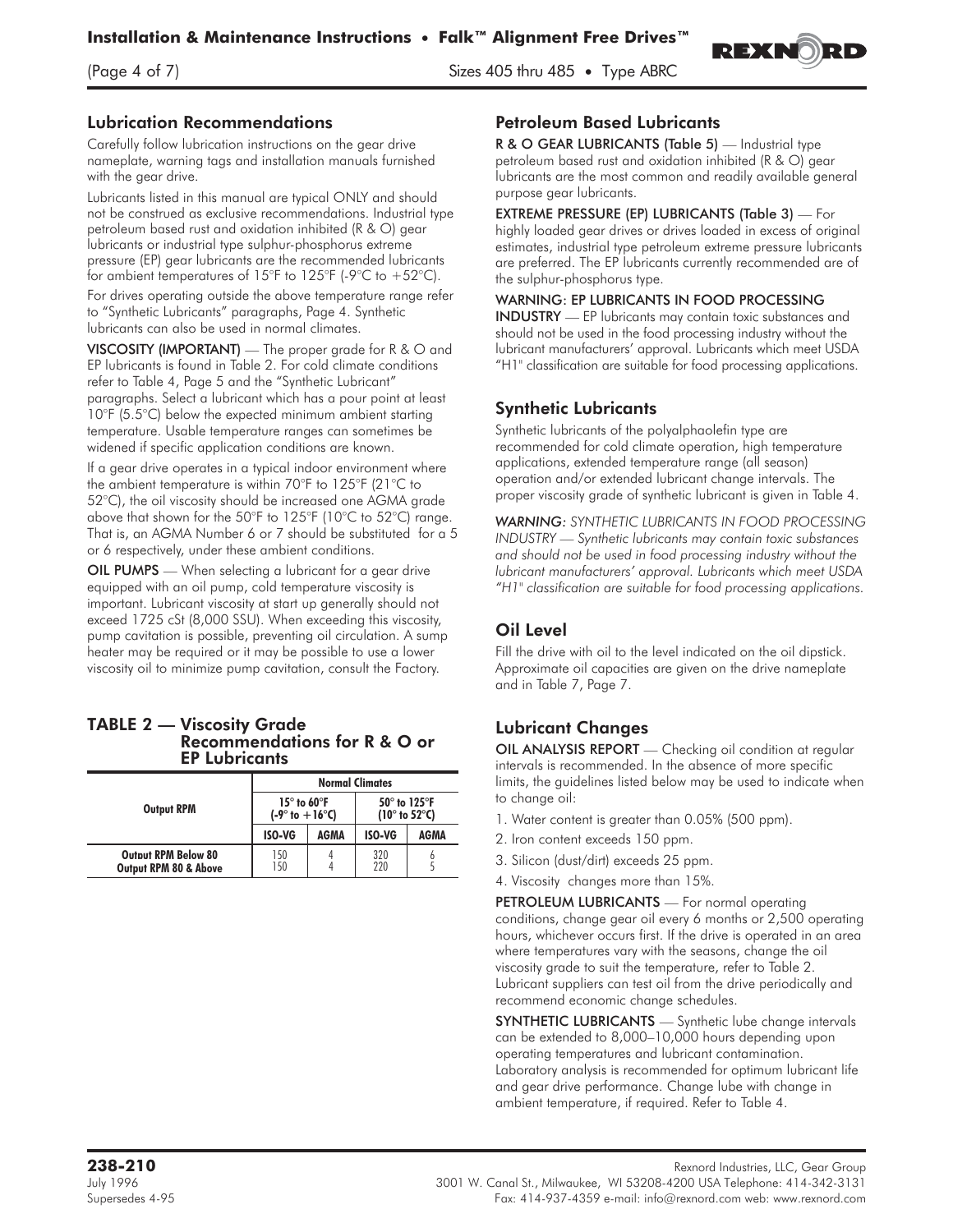

 $T_{\rm P}$  , size  $\frac{1}{2}$  thru 485 (Page 5 of 7)

## **TABLE 3 — Extreme Pressure Lubricants**

Maximum Operating Temperature 200°F (93°C)

| Manufacturer                  | Lubricant               |
|-------------------------------|-------------------------|
| Amoco Oil Co.                 | Permagear/Amogear EP    |
| BP Oil Co.                    | Energear EP             |
| Chevron U.S.A. Inc.           | Gear Compounds EP       |
| Citgo Petroleum Corp.         | Citgo EP Compound       |
| Conoco Inc.                   | Gear Oil                |
| Exxon Co. U.S.A.              | Spartan EP              |
| E.F. Houghton & Co.           | MP Gear Oil             |
| Imperial Oil Ltd.             | Spartan EP              |
| Kendall Refining Co.          | Kendall NS-MP           |
| Keystone Div. Pennwalt Corp.  | Keygear                 |
| Lyondell Petrochemical (ARCO) | Pennant NL              |
| Mobil Oil Corp.               | Mobilgear               |
| Petro-Canada Products         | Ultima EP               |
| Phillips 66 Co.               | Philgear                |
| Shell Oil Co.                 | Omala Oil               |
| Shell Canada Limited          | Omala Oil               |
| Sun Oil Co.                   | Sunep                   |
| Texaco Lubricants             | Meropa                  |
| Unocal 76 (East & West)       | Extra Duty NL Gear Lube |
| Valvoline Oil Co.             | <b>AGMA EP</b>          |

#### TABLE 4 — Polyalphaolefin Type Synthetic Lubricants  $\star$

| <b>SAIIIICIN FAMILAIII</b>                             |     |                     |                     |                                |                                |                                |
|--------------------------------------------------------|-----|---------------------|---------------------|--------------------------------|--------------------------------|--------------------------------|
| <b>AGMA Viscosity Grade</b>                            |     | .                   | $\mathbf{2}$        | 4                              | 5                              | 6                              |
| <b>ISO Viscosity Grade</b>                             |     | 32                  | 68                  | 150                            | 220                            | 320                            |
| Viscosity at<br>$104^\circ F$                          | SSU | $135 - 164$         | 284-347             | 626-765                        | 918-1122                       | $1335 -$<br>1632               |
| (40°C)                                                 | cSt | $28.8 - 35.2$       | $61.2 - 74.8$       | 135-165                        | 198-242                        | 288-352                        |
| <b>Ambient Temper-</b><br>ature Range T <sup>°</sup> F |     | $-30$ to<br>$+10$   | $-15$ to<br>$+50$   | 0 <sub>to</sub><br>$+80$       | $+10$ to<br>$+125$             | $+20$ to<br>$+125$             |
| Manufacturer                                           |     |                     |                     | Lubricant                      |                                |                                |
| Chevron USA, Inc.                                      |     | .                   | .                   | .                              | Syn. Gear<br>Lube<br>Tegra 220 | .                              |
| Conoco, Inc.                                           |     | Syncon 32           | Syncon 68           | .                              | .                              | .                              |
| <b>CPI</b> Engineering<br>Services, Inc.               |     | $CP - 4620 -$<br>32 | $CP - 4620 -$<br>68 | $CP - 4620 -$<br>150           | $CP - 4620 -$<br>220           | .                              |
|                                                        |     | $CP - 4630 -$<br>32 | $(P - 4630 -$<br>68 | $CP - 4630 -$<br>150           | $CP - 4630 -$<br>220           | .                              |
| Exxon Co. USA                                          |     | .                   | .                   | Spartan<br>Synthetic<br>EP 150 | Spartan<br>Synthetic<br>EP 220 | Spartan<br>Synthetic<br>EP 320 |
| Mobil Oil Corp.                                        |     | <b>SHC 624</b>      | <b>SHC 626</b>      | <b>SHC 629</b>                 | <b>SHC 630</b>                 | <b>SHC 632</b>                 |
|                                                        |     | .                   | .                   | Mobilgear<br><b>SHC 150</b>    | Mobilgear<br><b>SHC 220</b>    | Mobilgear<br><b>SHC 320</b>    |

- Minimum viscosity index of 130. Consult lubricant supplier/manufacturer for maximum operating temperature.

† With complete application information, temperature range can sometimes be extended, consult Factory.

# TABLE 5 - Petroleum Based R & O Gear Oils (Maximum operating temperature of lubricants 200°F (93°C)

| <b>AGMA Viscosity Grade</b>                                                                                                       |     | 3                                                                                | 4                                                                                                  | 5                                                                                                                            |                                                                  |                                                          |
|-----------------------------------------------------------------------------------------------------------------------------------|-----|----------------------------------------------------------------------------------|----------------------------------------------------------------------------------------------------|------------------------------------------------------------------------------------------------------------------------------|------------------------------------------------------------------|----------------------------------------------------------|
| <b>ISO Viscosity Grade</b>                                                                                                        |     | 100                                                                              | 150                                                                                                | 220                                                                                                                          | 320                                                              | 460                                                      |
| Viscosity at                                                                                                                      | SSU | 417-510                                                                          | 626-765                                                                                            | 918-1122                                                                                                                     | 1335-1632                                                        | 1919-2346                                                |
| 104°F (40°C)                                                                                                                      | cSt | 90-110                                                                           | 135-165                                                                                            | 198-242                                                                                                                      | 288-352                                                          | 414-506                                                  |
| <b>Manufacturer</b>                                                                                                               |     | Lubricant                                                                        | Lubricant                                                                                          | Lubricant                                                                                                                    | Lubricant                                                        | Lubricant                                                |
| Amoco Oil Co.<br>BP Oil Co.<br>Chevron U.S.A., Inc.<br>Citgo Petroleum Corp.                                                      |     | Amer.Ind. Oil 100<br>Turbinol T-100<br>Machine Oil AW 100<br>Citgo Pacemaker 100 | Amer.Ind. Oil 150<br>Turbinol T-150<br>Machine Oil AW 150<br>Citgo Pacemaker 150                   | Amer.Ind. Oil 220<br>Energol HLP-HD 220<br>Machine Oil AW 220<br>Citgo Pacemaker 220                                         | Amer. Ind. Oil 320<br>Machine Oil AW 320<br>Citgo Pacemaker 320  | Amer. Ind. Oil 460<br>.<br>.<br>Citgo Pacemaker 460      |
| Conoco Inc.<br>Exxon Company, U.S.A.<br>Houghton International, Inc.<br>Imperial Oil Ltd.                                         |     | Dectol R&O Oil 100<br>Teresstic 100<br>Hydro-Drive HP 500<br>Teresso 100         | Dectol R&O Oil 150<br>Teresstic 150<br>Hydro-Drive HP 750<br>Teresso 150                           | Dectol R&O Oil 220<br>Teresstic 220<br>Hydro-Drive HP 1000<br>Teresso 220                                                    | Dectol R&O Oil 320<br>Teresstic 320<br>.<br>Teresso 320          | Dectol R&O Oil 460<br>Teresstic 460<br>and a series<br>. |
| Kendall Refining Co.<br>Keystone Lubricants<br>Lyondell Petrochemical (ARCO) Duro 100<br>Mobil Oil Corp.<br>Petro-Canada Products |     | Kenoil R&O AW 100<br>$KLC-30$<br>DTE Oil Heavy<br>Harmony 100                    | Four Seasons AW 150<br>$KLC-40$<br><b>Duro 150</b><br>DTE Oil Extra Heavy<br>Harmony 150 or<br>50D | 1.1.1.1<br><b>KLC-50</b><br>Duro 220<br>DTE Oil BB<br>Harmony 220                                                            | .<br>.<br>Duro 320<br>DTE Oil AA<br>Harmony 320                  | .<br>.<br>.<br>DTE Oil HH<br>.                           |
| Phillips 66 Co.<br>Shell Oil Co.<br>Shell Canada Limited<br>Texaco Lubricants                                                     |     | Magnus Oil 100<br>Morlina 100<br>Tellus 100<br>Regal Oil R&O 100                 | Magnus Oil 150<br>Morlina 150<br>Tellus 150<br>Regal Oil R&O 150                                   | Magnus Oil 220<br>Morling 220<br>Tellus 220<br>Regal Oil R&O 220                                                             | Magnus Oil 320<br>Morlina 320<br>Tellus 320<br>Regal Oil R&O 320 | .<br>Morling 460<br>Regal Oil R&O 460                    |
| Unocal 76 (East)<br>Unocal 76 (West)<br>Valvoline Oil Co                                                                          |     | <b>Unax RX 100</b><br>Turbine Oil 100                                            | <b>Unax RX 150</b><br>Turbine Oil 150                                                              | <b>Unax RX 220</b><br>Turbine Oil 220<br>Valvoline AW ISO 100 Valvoline AW ISO 150 Valvoline AW ISO 220 Valvoline AW ISO 320 | Unax AW320<br>Turbine Oil 320                                    | Turbine Oil 460<br>Turbine Oil 460<br>.                  |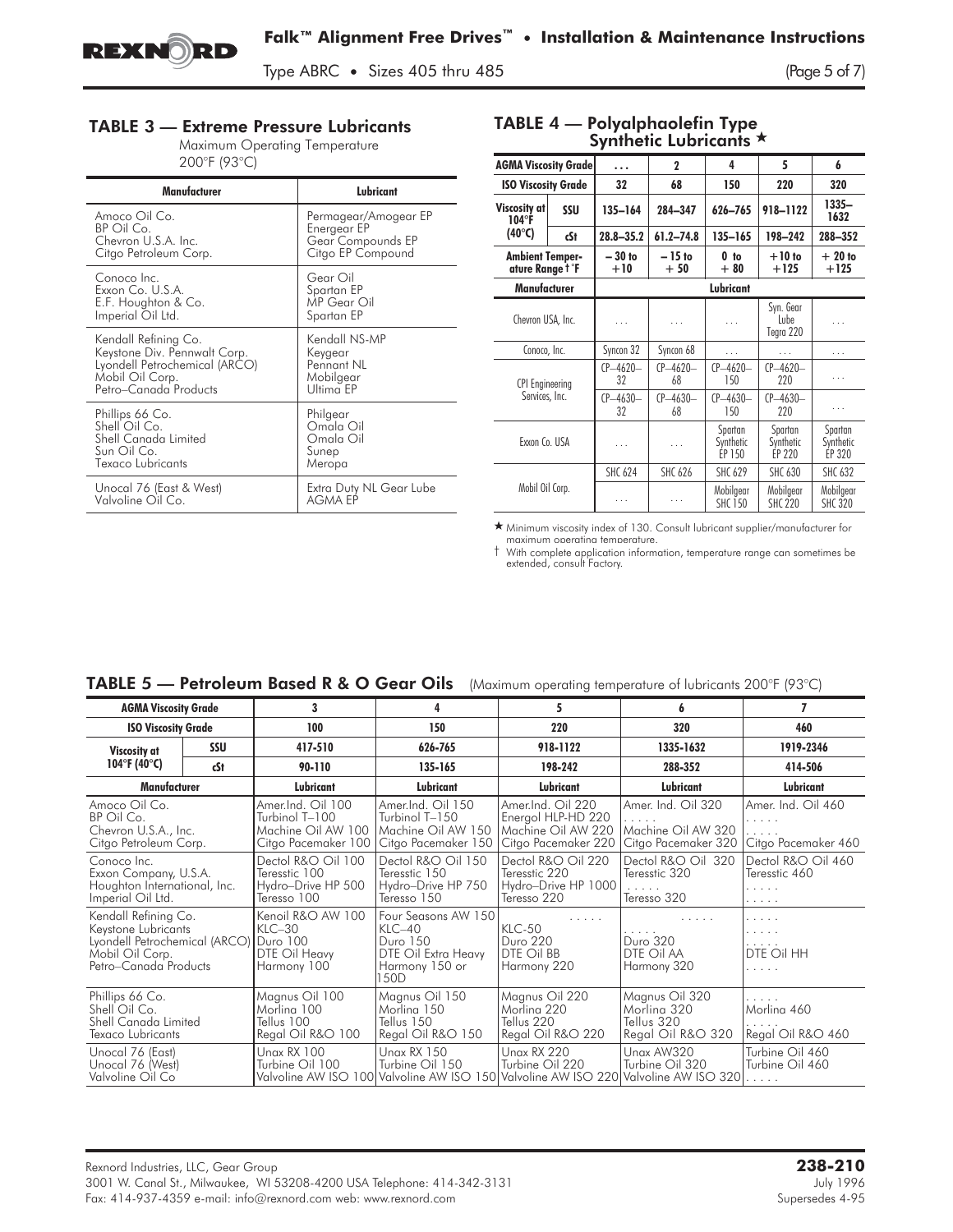$\sum_{i=1}^{n}$  of  $\sum_{i=1}^{n}$  sizes 405  $\sum_{i=1}^{n}$  35  $\sum_{i=1}^{n}$  35  $\sum_{i=1}^{n}$  485  $\sum_{i=1}^{n}$ 



#### **TABLE 6 — Greases for Grease Lubricated Bearings & Grease Purged Seals**

(0 $\degree$  to 200 $\degree$ F(-18 $\degree$  to +93 $\degree$ C)

| Manufacturer                                                                                                                                        | Lubricant                                                                                                                                   |
|-----------------------------------------------------------------------------------------------------------------------------------------------------|---------------------------------------------------------------------------------------------------------------------------------------------|
| Amoco Oil Co.                                                                                                                                       | Amolith Grease No. 2                                                                                                                        |
| BP Oil Co.                                                                                                                                          | Energrease LS-EP2                                                                                                                           |
| Chevron U.S.A., Inc.                                                                                                                                | Industrial Grease Medium                                                                                                                    |
| Citgo Petroleum Corp.                                                                                                                               | Premium Lithium Grease No. 2                                                                                                                |
| Conoco Inc.                                                                                                                                         | EP Conolith Grease No. 2                                                                                                                    |
| Exxon Company, U.S.A.                                                                                                                               | Unirex N2                                                                                                                                   |
| E.F. Houghton & Co.                                                                                                                                 | Cosmolube 2                                                                                                                                 |
| Imperial Oil Ltd.                                                                                                                                   | Unirex N2L                                                                                                                                  |
| Kendall Refining Co.<br>Keystone Div. Pennwalt Corp.<br>Lyondell Petrochemical (ARCO)<br>Mobil Oil Corp.<br>Mobil Oil Corp<br>Petro-Canada Products | Multi-Purpose Lithium Grease<br>1421<br>Zeniplex 2<br>Litholine H EP 2 Grease<br>Mobilith 22<br>Mobilith SHC $460\star$<br>Multipurpose EP2 |
| Phillips 66 Co.                                                                                                                                     | Philube Blue EP                                                                                                                             |
| Shell Oil Co.                                                                                                                                       | Alvania Grease 2                                                                                                                            |
| Shell Canada Limited                                                                                                                                | Alvania Grease 2                                                                                                                            |
| Sun Oil Co.                                                                                                                                         | Ultra Prestige EP2                                                                                                                          |
| Texaco Lubricants                                                                                                                                   | Premium RB Grease                                                                                                                           |
| Unocal 76 (East & West)                                                                                                                             | Unoba EP2                                                                                                                                   |
| Valvoline Oil Co.                                                                                                                                   | Multilube Lithium EP Grease                                                                                                                 |

- High performance synthetic alternate.

## Lubrication Systems

SPLASH LUBRICATED GEAR DRIVES - The standard Alignment Free drive is splash lubricated. The lubricant is picked up by the revolving elements and distributed to all bearings and gear meshes.

OIL PUMPS — Occasionally gear drives are equipped with oil pumps, either for special lubrication considerations or for external cooling. When so equipped, run the lubrication system for several minutes to fill the system components. Verify that the pump is circulating oil properly then recheck the oil level.

Before starting the gear drive, rotate the input shaft by hand to check for obstructions. Then start the drive and allow it to run without a load for several minutes. Shut down and recheck oil level. If necessary, add oil to compensate for cooler and/or filter. If everything is satisfactory, the drive is ready for operation.

*CAUTION*: *Consult the Factory for drives that use pumps to distribute lubricants with temperatures below 30°F (-1°C).*

# Bearing & Seal Greases

GREASE LUBRICATED SEALS — The standard Alignment Free drive has grease purged seals which minimize the entry of contaminants and abrasive dusts into the drive. Whenever changing oil in the drive, grease purge the seals with one of the NLGI #2 greases listed in Table 6.

Gear drives are shipped with NLGI #2 grease in the seal housing cavities unless otherwise specified. If grease could contaminate the product, as in the food and drug industries, it should be removed. Some of the greases shown in Table 6 are of the EP type and may contain toxic substances not allowed in the food processing industry. A grease that meets the USDA "H1" classification is suitable for food processing applications.

Periodically (at least every six months) depending upon the frequency and degree of contamination, purge contaminated grease from seals by slowly pumping fresh grease into the seal cage grease fitting, WITH A HAND GREASE GUN, until fresh grease flows out along the shaft. Wipe off purged grease.

*CAUTION*: *Rapid regreasing with a power grease gun can force grease inward past the seals and plug the oil drain back system causing seal leaks.*

BACKSTOP EQUIPPED DRIVES - The Alignment Free drive uses a self contained sprag type backstop externally mounted on an intermediate shaft. The backstop is furnished filled with grease suitable for operation in an ambient temperature range of -20°F to +125°F (-29°C to 52°C). Relubricate the backstop every 3 months (2 weeks in severe operating condition). To relubricate, select and clean one grease fitting and pump grease into the backstop until fresh grease appears at both seals. Refer to backstop manufacturer's service manual (supplied with the drive) for detailed maintenance instructions and recommended greases. DO NOT use greases with molybdenum disulfide or other EP additives.

## Preventive Maintenance

AFTER FIRST WEEK - Check and tighten all external bolts and plugs where necessary. DO NOT readjust the internal gear or bearing settings in the drive, these were permanently set at the Factory.

AFTER FIRST MONTH'S SERVICE — Proceed as follows:

- 1. Operate drive until old sump oil reaches normal operating temperature. Shut the drive down and drain immediately.
- 2. Immediately flush drive with an oil of the same type and viscosity grade as the original charge (warmed to approximately 100°F (38°C) in cold weather). Rapidly pour or pump a charge equal to 25-100% of the initial fill volume through the drive or until clean oil flows through the drain.
- 3. Close the drain and refill the drive to the correct level with new or reclaimed oil of the correct type and viscosity. If determined to be in good condition by the supplier, reclaimed oil may be reused if it is filtered through a 40 micron or finer filter.

PERIODICALLY - Carefully check the oil level of the drive when it is stopped and at ambient temperature, add oil if needed. If the oil level is ABOVE the high level mark on the dipstick, have the oil analyzed for water content. Moisture in the oil may indicate that the heat exchanger or a seal is leaking. If so, replace the defective part immediately and change the oil. DO NOT fill above mark indicated as leakage or undue heating may result. If drive is equipped with a fan, periodically clean accumulated foreign matter from the fan, fan guard and deflector to allow adequate air flow.

# TABLE 7 — Approximate Oil Capacities *-*

| <b>Drive Size</b> | <b>Gallons</b> | Liters |
|-------------------|----------------|--------|
| 405               | 14             | 53     |
| 425               | 19             | 77     |
| 445               | 35             | 132    |
| 465               | 40             | 151    |
| 485               |                | 208    |

- Oil Capacities are approximate. Always fill drive to level indicated on the dipstick.